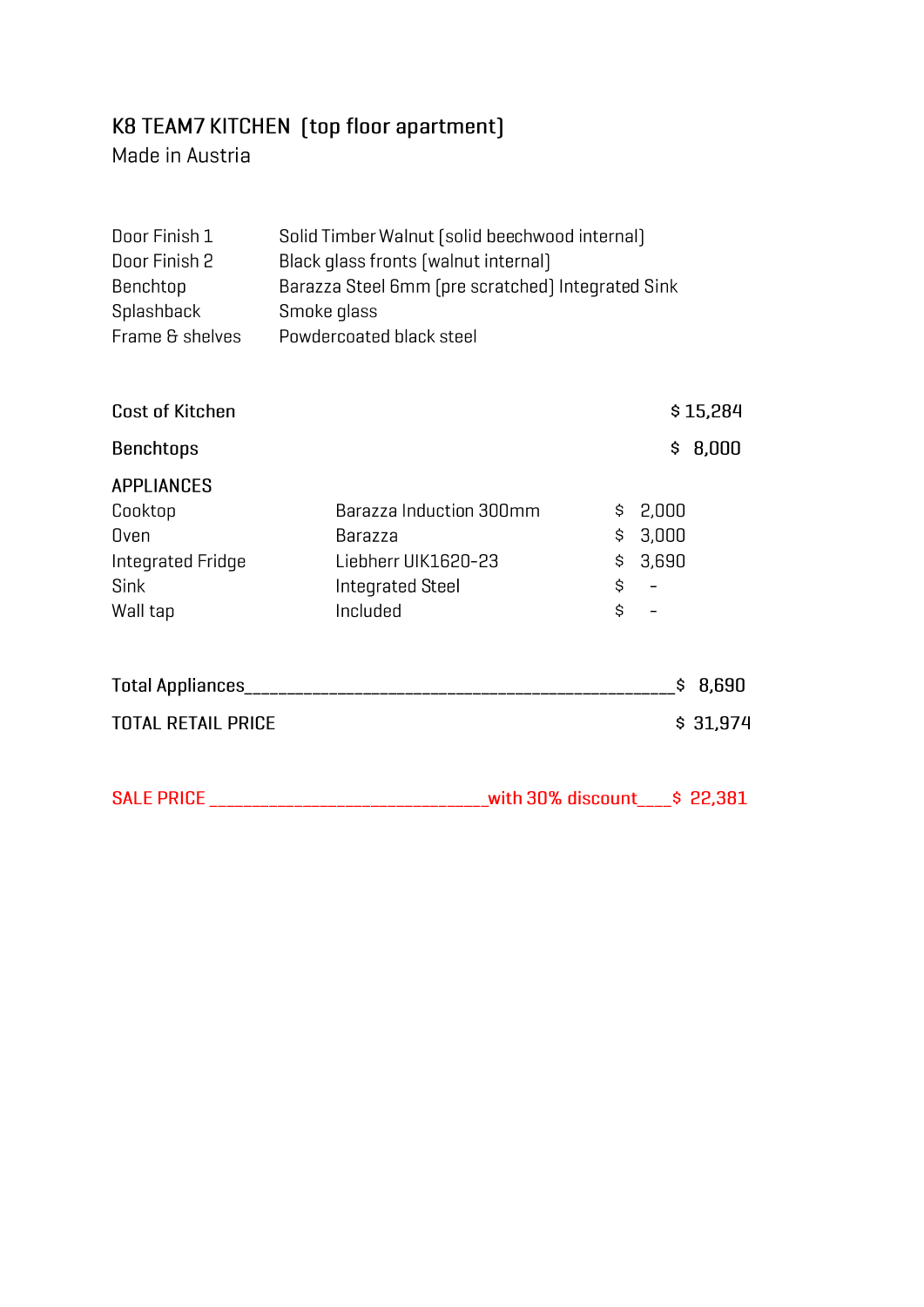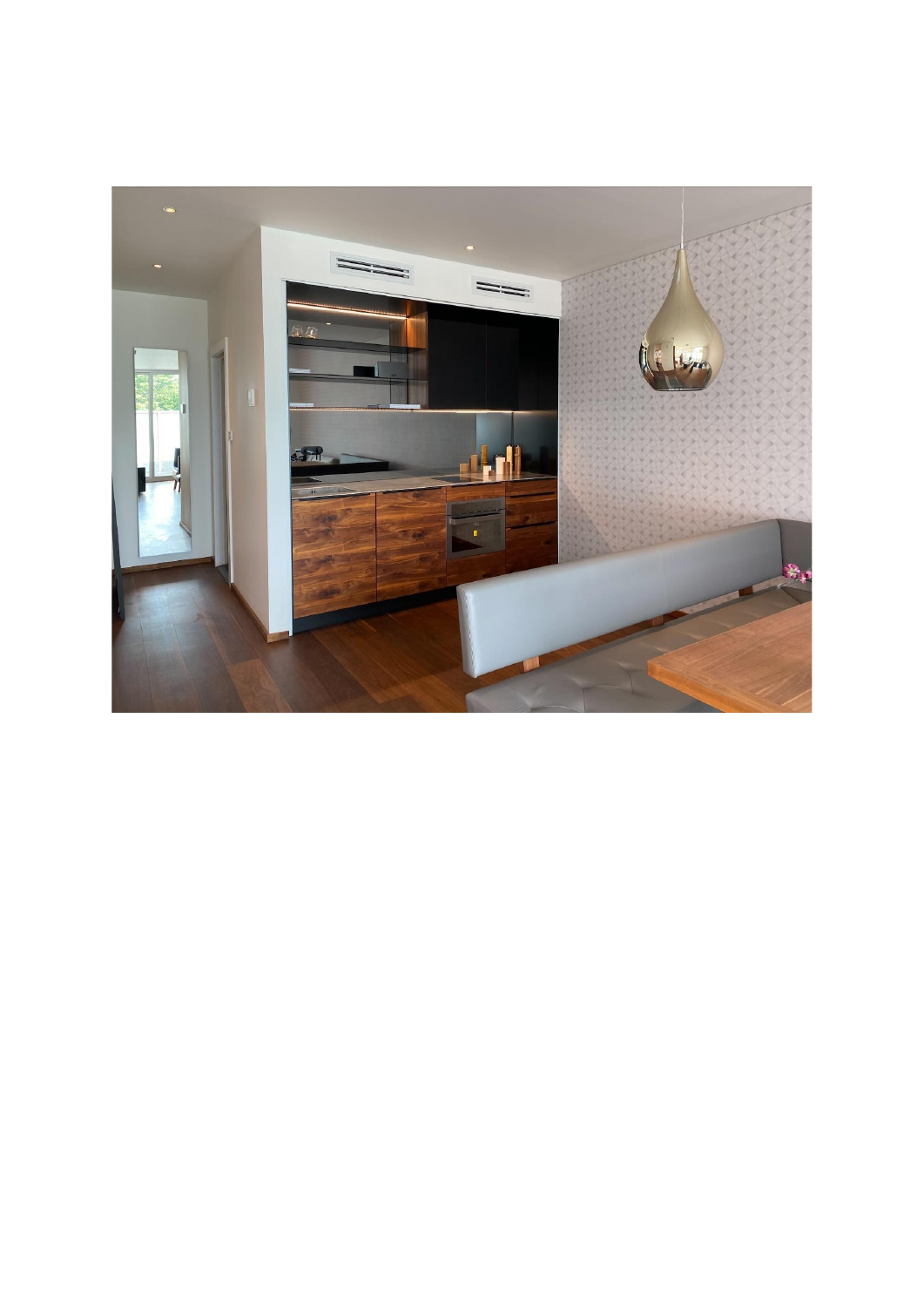*Scale: 1:20 (A3) Wall Number: Wall - 1*

## **Pepper Design**

457 Church Street, Richmond 3121 Tel.: 03 9428 9427 E-mail: studio@pepperdesign.com.au Web site: www.pepperdesign.com.au

**TEAM7 - Küchen**

*KLIWN Linee wild walnut*

Barazza Combi- Steam Oven 45cm 1FVCFY

Customer: K8 Studio TEAM7 Kitchen Address: 457 Church Street 3121 Richmond

Phone: Fax:

*NOTICE: The drawing is only an indication of the planned installation. Created using* Winner Design *www.compusoftgroup.com*

## **PEPPERT**